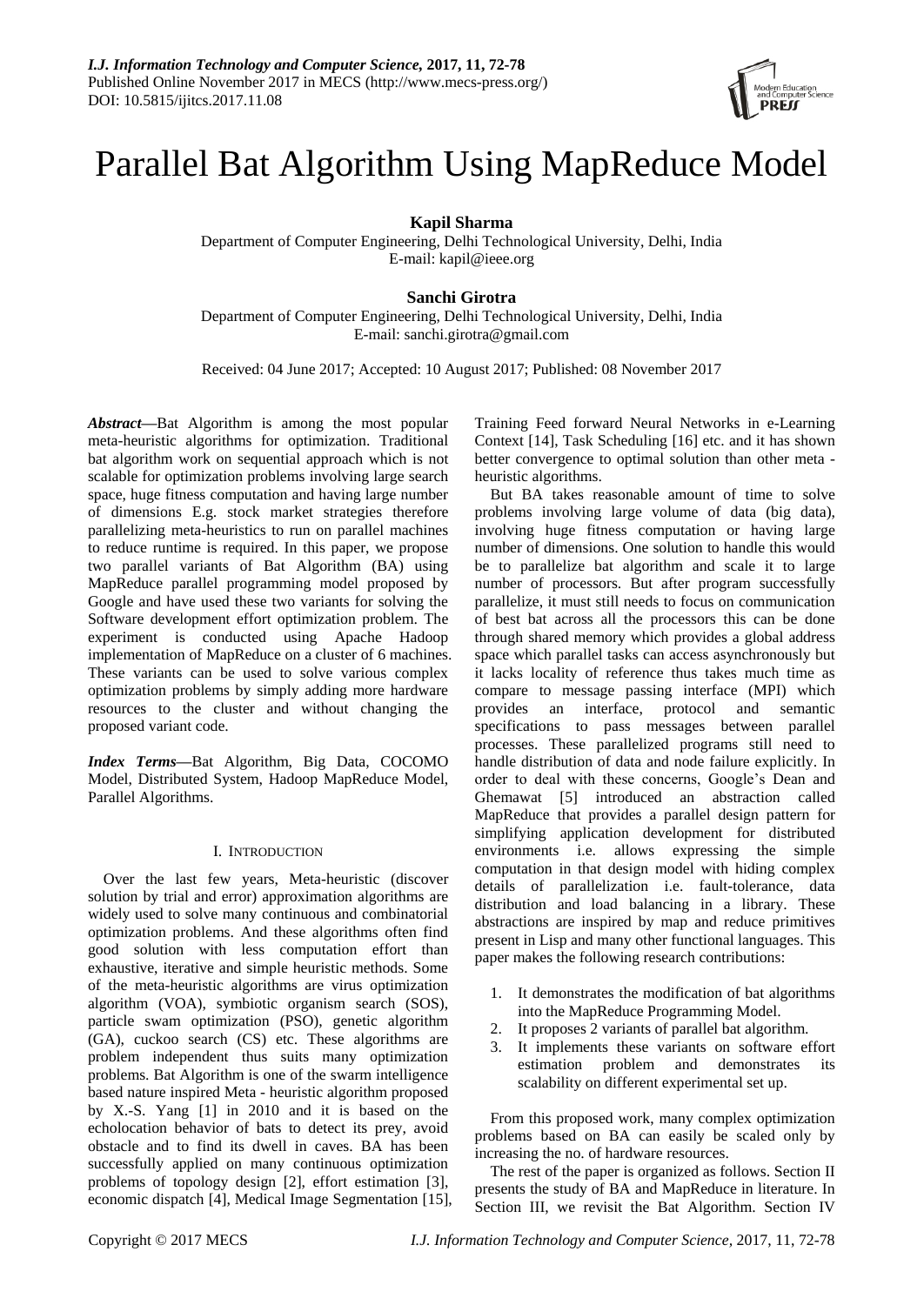provides more detailed explanation of MapReduce Model. In section V, we discuss how bat algorithm can be parallelized using the MapReduce Model. Section VI provides implementation details and we conclude with results in section VII and VIII.

## II. RELATED WORK

In 2004, Google's Dean and Ghemawat [5] published a white paper to parallelize large data on clusters by using map reduce model. After that MapReduce became widely-used parallel programming model and was employed on various large processing applications like Mining Interesting Infrequent Item sets from Very Large Data [17] etc. Nowadays, heuristic algorithms have started using Hadoop Map Reduce Model to scale data intensive problems as McNabb, et al. [6] have successfully parallelized Particle Swarm optimization Algorithm PSO on a MapReduce framework and evaluated it on RBF Network Training function and sphere function then in 2014 Wang, et al. [2] proposed MPSO (Map-PSO) and applied this on Performancebased Reward Strategy in stock markets which took less running time then sequential and MRPSO. Jin, et al. [7] used MapReduce model to parallelize GA and proposed MRPGA. Verma, et al. [13] presented parallel model of GA for data-intensive computing and tested it on one max problem. Keco and Subasi [14] proposed Model 2 and compared it with model 1 for same one max problem implementation. Then these models were used for various problems like Job Shop Scheduling Problem [3], automatic generation of JUnit Test Suites [12] etc. Lin, et al. [8] scaled Modified Cuckoo Search using MapReduce Architecture and evaluated it on Griewank function, Rastrigrin function, Rosenbrock function and Sphere function.

#### III. BAT ALGORITHM

BA is swarm intelligence based meta-heuristic optimization algorithm proposed by X.-S. Yang [1] in 2010. BA finds the solution in the search space by exploiting the echolocation behavior of bats in which they locate their prey by emitting a short - loud sound pulse and listen for the echo that bounces back from the surrounding obstacle from which they see the time delay from the emission of sound pulse to perception of the echo and the time difference between their two ears and also the loudness variations (signal intensity) of the echo's to get a view about surrounding and prey size.

In addition to this, BA uses a dynamic strategy for exploration (global search) and exploitation (local search) to improve the solution. Like the variations in pulse emission rates  $r$  and loudness  $A_0$  controls exploration and exploitation in BA.

In original bat algorithm, the bat behaviour of finding the best location is captured to optimize the fitness function of the problem to be solved. It consists of the following steps:

#### *Step 1: Initialization of Bat Population*

Initially, N bats are randomly spread over the search space as they have no idea where the prey is located thus population is randomly generated for each dimension *d* with default values for frequency, velocity, pulse emission rate and loudness.

$$
x_{ij} = x_{\min j} + rand(0,1) (x_{\max j} - x_{\min j})
$$
 (1)

Where  $i = 1, 2, ..., N$ ,  $j = 1, 2, ..., d$ ,  $x_{\min j}$  and  $x_{\max j}$  are lower and upper boundaries for dimension *j* respectively.

## *Step 2: Update Process of Frequency, Velocity and Solution*

In the iterations of BA, each bat in the population emits sound pulses of random frequency dispersed between  $[f_{min}, f_{max}]$  and this frequency controls the speed and new position of bat using below equations:

$$
f_i = f_{\min} + (f_{\max} - f_{\min})\beta
$$
 (2)

$$
v_i^t = v_i^{t-1} + (x_i^{t-1} - x^*) f_i
$$
 (3)

$$
x_i^t = x_i^{t-1} + v_i^t \tag{4}
$$

Where  $\beta$  denotes a randomly generated number with in the interval [0, 1] and  $x^*$  is the current global best solution which is located after comparing all the solutions. Upper and lower bounds of frequency are chosen such that it is comparable to the size of search space of that variable.

#### *Step 3: Local Search*

Each bat performs Random walk in order to exploit a position around the best solution.

$$
x_{new} = x_{old} + \varepsilon A^t \tag{5}
$$

Here  $x_{old}$  is selected best solution from current best solutions,  $\varepsilon$  denotes a random number within the interval  $[-1, 1]$ , while  $A<sup>t</sup>$  is the average loudness of all the bats at that time step.

#### *Step 4: Updating Loudness and Pulse Emission Rate*

If new solution is improved than previous solution i.e. as the bat approach their prey, loudness of emitted sound pulse decreases and pulse emission rate increases so loudness and pulse rate needs to be updated using below equations:

$$
A_i^{t+1} = \alpha A_i^t \tag{6}
$$

$$
r_i^{t+1} = r_i^0 (1 - e^{-\gamma t})
$$
 (7)

Where  $\alpha$  and  $\gamma$  are constants.  $r_i^0 \& A_i^0$  consist of random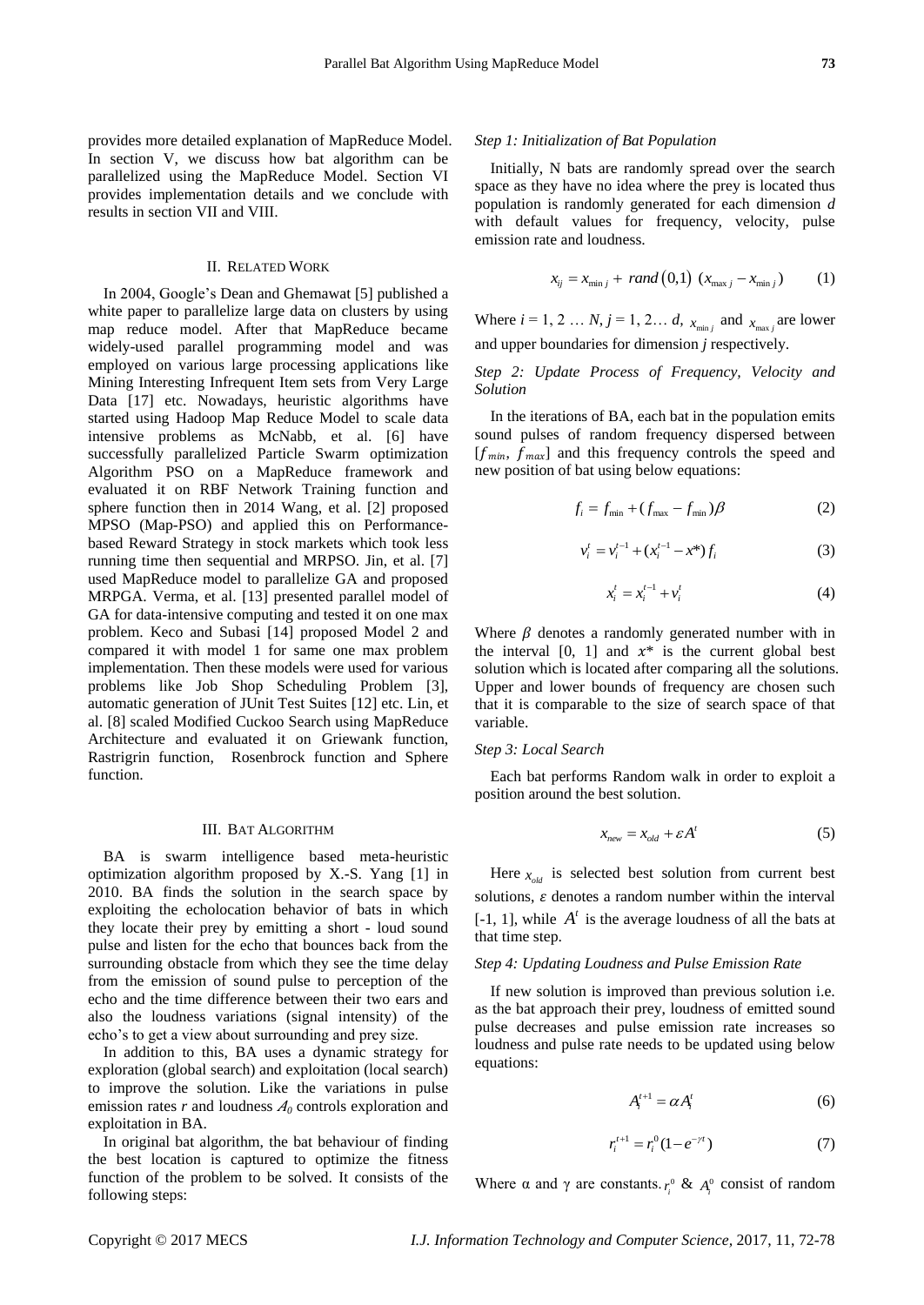values and  $r_i^0 \in [0, 1]$  and  $A_i^0 \in [1, 2]$ .

## *Step 5: Find the current best solution.*

Find the current best bat by comparing last best fitness value with improved bat fitness if its better then update the best bat solution.

After all the iterations, the current best bat  $x^*$  gets improved and acts as the solution to the problem.

#### IV. MAPREDUCE MODEL

Map Reduce is programming model and an abstraction proposed by Google - Dean and Ghemawat [5] for processing large volumes of data in parallel. This Model exploits parallelism by splitting the input data into blocks which are processed by the map and reduce tasks in a completely parallel manner. And it is applicable to those parallel computing problems in which same operation is applied on each data item and whose output is consumed by other operations in groups.

MapReduce Programming Model takes the input in the form of (key; value) pairs and operate on data in mainly three stages:

#### *1. Map Stage:*

In the map stage, the user defined map () function takes as input a single (key; value) pair and produces as output any number of intermediate (key; value) pairs. It is crucial that the map operation is stateless - that is, it operates on one pair at a time. This allows for easy parallelization as different inputs for the map can be processed in different machines.

$$
MAP: (K_1, V_1) \Rightarrow LIST(K_2, V_2)
$$
 (8)

#### *2. Shuffle Stage:*

In shuffle phase, all of the map's output (key; value) pairs are sorted and all values associated with same key is grouped together in a value lists which is then send to reduce () function. This occurs automatically without any programmer intervention.

## *3. Reduce Stage*

In the reduce stage, each user defined reduce () function takes all of the values associated with a single key k and outputs a multi set of (key; value) pairs with the same key k. This highlights one of the sequential aspects of MapReduce computation i.e. all of the maps need to finish before the reduce stage can begin. And in the reduce step, the parallelism is exploited by observing that reducers operating on different keys can be executed simultaneously.

$$
REDUCE : (K_2, list(V_2)) \Rightarrow LIST(V_2) \tag{9}
$$

Apache Hadoop is an open source software framework for distributed processing which has successfully implemented Google's MapReduce and file system in its modules.

## V. PARALLEL BAT ALGORITHM USING MAPREDUCE **MODEL**

As have seen that in each iteration of original BA, all bats find a new location either by flying randomly using equation (5) or by adjusting their frequency and updating their velocity, location using equation (2), (3), (4). Each bat then evaluates the fitness of new solution and accordingly move to new position if that's better than the current position.

In original BA, the steps that can be parallelized i.e. can be executed independently are:

- Each bat updating its position.
- Iterations of generations can be executed in parallel.

But iterations can't be parallelized as population of bat should improve from generation to generation and initial iteration results should be utilized in the next iterations.

Based on above idea, to transform BA into map and reduce primitives following points need to be defined:

- Determine the input to MapReduce Model.
- Determine the jobs of mapper and reducer tasks.
- Exchange information between parallel map tasks.

## *A. Input Representation*

In Parallel BA, large initial random population of bats is given as input to MapReduce framework which splits them into chunks and distributes them across the map tasks.Each bat in input population is represented by key/value pairs:

## $K<sub>1</sub>$ : String representing individual bat



Here the key consists of set of attributes representing bat like position, frequency and velocity whereas value is the fitness of that bat. For e.g. in our software effort optimization problem  $(K_1: V_1)$  are:

Coefficient a; Coefficient b; Frequency; Velocity a; Velocity b: Fitness

And g<sub>best</sub> bat of initial population is also sent in the following form:

Coefficient a; Coefficient b: Fitness

#### *B. Mapper in Parallel Bat Algorithm*

Job tracker initiates map tasks equal to the no. of population split and assign map task to each of these population splits. Then each mapper (map task) calls the user defined map () function for each individual (bat: fitness pair) in the population split.

In this paper, we present two variants of parallel bat algorithm. Both variants have corresponding map () algorithms which encapsulates bat updating process. First variant uses one map phase for one generation of bat algorithm i.e. population is evolving generation by generation while in second variant, one map phase for all the generations is used i.e. each bat is evolving for N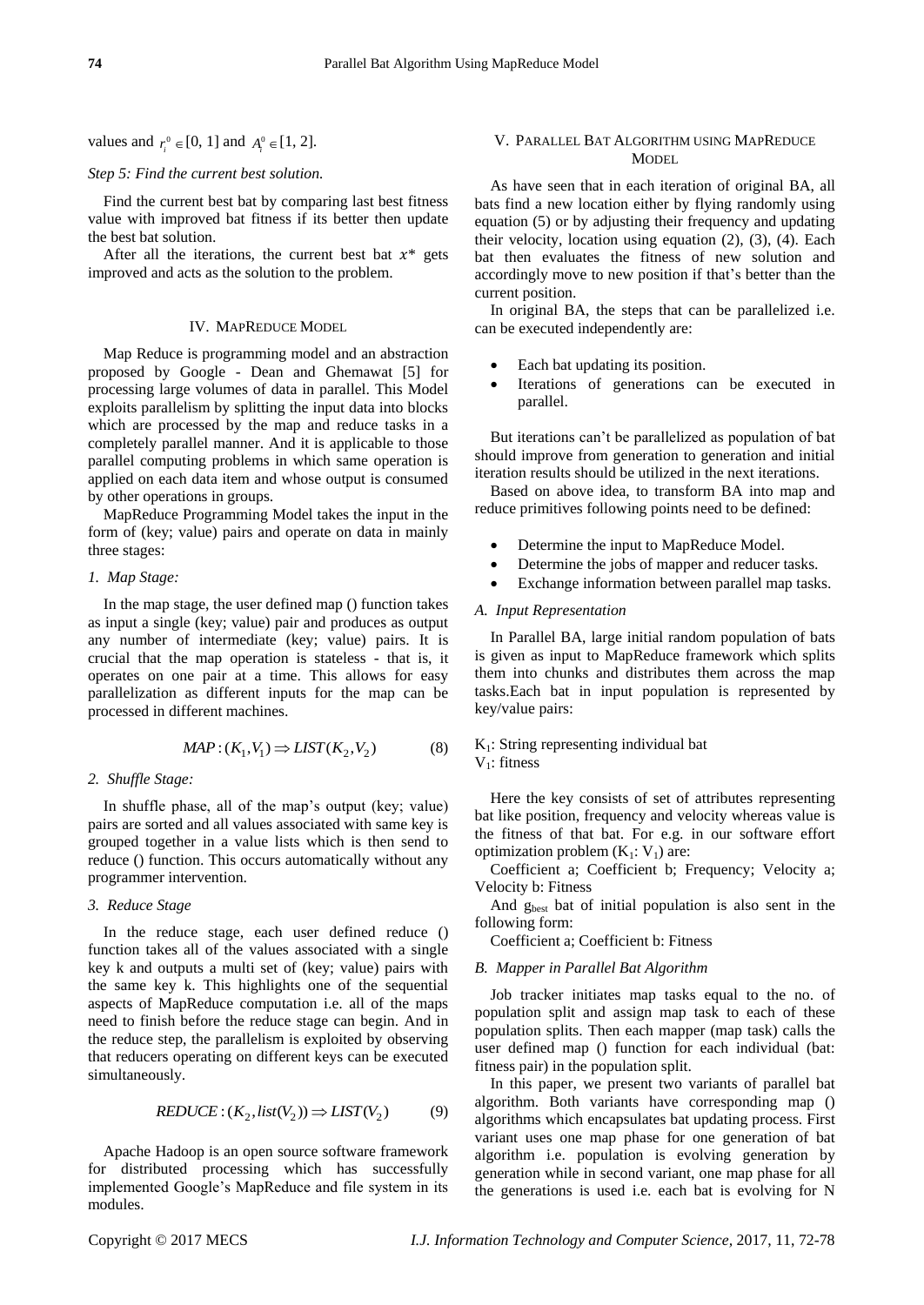generations with in a map () function. That means in variant 1, N Map cycle execute whereas in Variant 2 only one map cycle will generate the optimum output.

As shown in Fig. 1 pseudo code of variant 1, map () function explores and exploits new solution for given bat (input key) using  $x^*$  representing  $m_{best}$ . And outputs improved bat which is used as input in the next generations (loop cycle). This map () function is called for each bat in the population for N generations.

And as shown in pseudo code in Fig. 2, map () function evolves the given bat for N generations using  $m<sub>best</sub>$ (mapper best) as x\*. In this no intermediate data are emitted by any Mapper and final evaluated  $g_{best}$  is considered as the output of the job.

At the end of each map task these improved  $m<sub>best</sub>$  are written to the distributed file system which are then evaluated at the end of map phase to calculate g<sub>hest</sub>.



Fig.1. Pseudo Code of Variant 1



Fig.2. Pseudo Code of Variant 2

#### *C. Exchange of Information between Bats*

In original bat algorithm, bats use the shared current best  $x^*$  in their position updating process but Parallel BA, share generation best bat (g<sub>best</sub>) across all the parallel map tasks which is used to initialize mapper level best  $(m_{best})$ bat. This  $m_{best}$  bat is updated in map () if a better bat is found in map task thus updated  $m_{best}$  is used for other bats in the same population split.

In this research, we have explored 2 approaches to generate g<sub>best</sub> bat:

## *1. Map Reduce Bat Algorithm (MRBA)*

In MRBA, both map and reduce tasks are used. Improved bat as output of all the map tasks are combined and sent to a single Reducer (using same key for all the improved bats). Reduce task sorts all the improved bats and output g<sub>best</sub> bat which which is used for next iterations as shown in Fig. 3.





Fig.4. Operation phases in MBA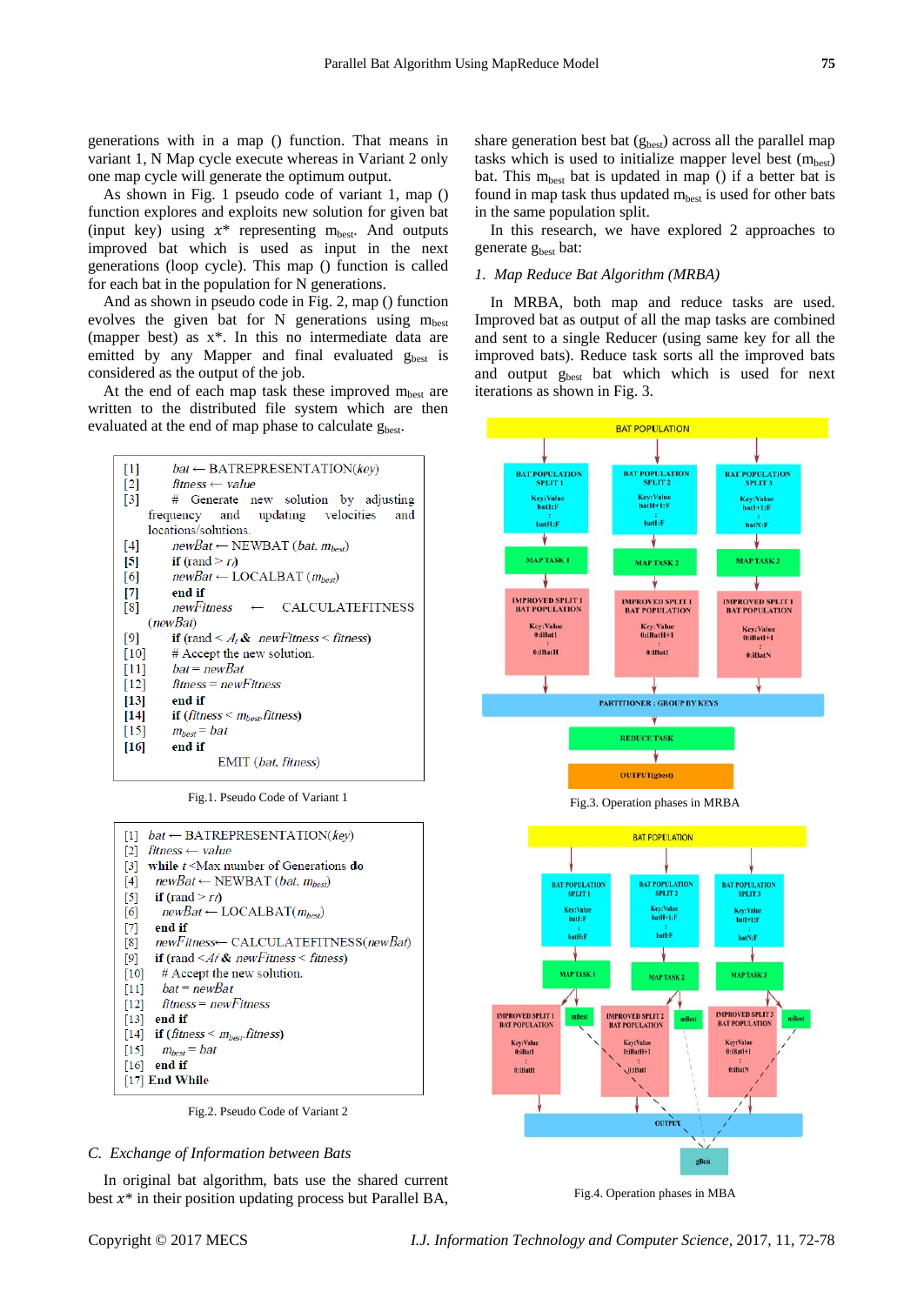## *2. Map Bat Algorithm (MBA)*

In MBA, only mapper is used and during the clean-up of each map task this improved  $m_{best}$  bat is stored in distributed file system. As there are zero reduce tasks so no mapper output will be sorted/ shuffled thus is directly sent for output. And after every iteration,  $g_{best}$  is evaluated from these mapper level bats  $(m_{best})$  as shown in Fig. 4. Thus MBA find the g<sub>best</sub> with less no. of comparison than MRBA therefore in our proposed algorithm MBA is preferred over MRBA.

## VI. EXPERIMENTAL SETUP

This section discusses the problem statement on which this proposed algorithm needs to be tested and the environment being set up to emulate the Map Reduce Model.

## *A. Implementation*

These proposed variants are tested on optimization of COCOMO II parameters (a, b) such that calculated efforts approximate to actual efforts for NASA 63 project Dataset.

Formally, this problem can be framed as finding parameter  $X = \{x_1, x_2\}$  where,  $x_i \in \{0, 5\}$  that minimizes the following equation:

 $(KLOC)^{x_2}$  $MRE = [Actual - x_1 (KLOC)^{x_2} \times (EM_1 \times EM_2 \times EM_3 \times ... \times EM_{15})] / Actual$ (10)

$$
MMRE_i = \frac{1}{n} \sum_{j=1}^{n} MRE_{ij}
$$
 (11)

Here MMRE is Mean Magnitude of Relative Error which is used as evaluation criteria for assessment of optimized parameters. And since parameter  $x_1$  and  $x_2$  are specific to project modes therefore we execute program for each mode separately.

#### *B. Environment*

These variants are implemented on Apache Hadoop (0.19) and ran on 6 node cluster in which one node act as master and other acts as slaves. Each node had Intel 5 dual core, 4GB RAM and 250 GB hard disks. The nodes are integrated with Hadoop Distributed File System (HDFS) giving a potential single image storage space of 2  $*$  250/3 = 166 GB (since the replication factor of HDFS is set to 3). And execution of no. of mappers and reducer in parallel depends on hardware configuration.

## VII. RESULTS

This section discuss results obtained using the developed algorithm and in those experiments, we have used population size of 2 lakhs (input size 13MB), number of iterations as 5, number of nodes as 6 and block size of 5MB.

 Scalability of MBA for effort estimation problem with increasing the no. of Map Tasks (Mapper): Fig. 5 compares the run time of MBA (Variant 1) with different number of map task i.e. setting different block size. On taking block size of 1 MB i.e. 13 map tasks, execution time is 16.84 which decreased with increase in block size due to less no of task distribution among the nodes. But on further decreasing the number of tasks (< no of nodes), run time became almost constant due to decrease in communication overhead.



Fig.5. Scalability of MBA for effort estimation problem with increasing the number of mappers

- Comparison between MRBA and MBA: Fig. 6 compares the running time of Map Reduce Bat Algorithm (MRBA) and Map Bat Algorithm (MBA) for variant 1. And as shown, MBA takes less time as compare to MRBA by saving time in intermediate bat's storage with no initialization of Reducer tasks. And also MRBA requires whole population (2 Lakh) sorting to get the  $g_{best}$  whereas MBA reads at most 13  $m_{best}$  from the HDFS to find the gbest.
- Scalability of MBA for effort estimation problem with increasing the number of nodes: Fig. 7 compares the run time of both MBA based variants by increasing the number of nodes in the cluster. Variant 2 took less time than Variant 1 due to less no. of map cycles and no intermediate generation data handling. And for variant 2, single node cluster took less time than 3 node cluster as there was no communication/task distribution overhead but on further increasing the number of nodes, the execution time reduced and became almost constant.
- Performance tuning with increase in population size: Fig. 8 compares the MMRE of embedded projects for both variants by increasing the size of population. As shown, MMRE reduces with increase in population and became constant after 1500.
- Performance tuning with increase in number of generations: In this experiment, we have taken population size as 10,000 and block size of 5MB and compared the MMRE of embedded projects for both variants by increasing the number of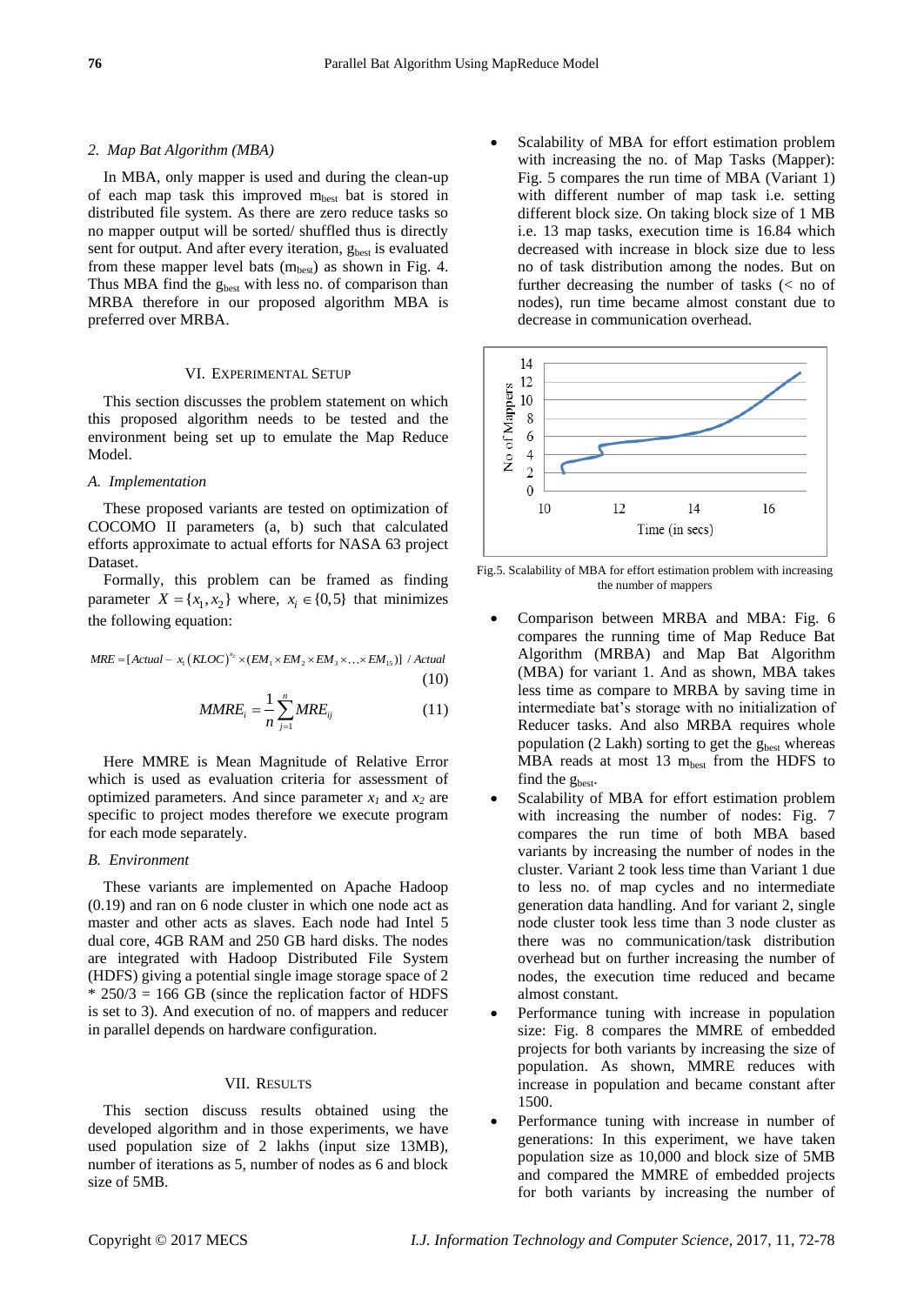iterations. As shown in Fig. 9, both variants give better MMRE than COCOMO Model (0.3921) and MMRE decreases with increase in generation due to more refining of output.



Fig.6. Comparison between MRBA and MBA



Fig.7. Scalability of MBA for effort estimation problem with increasing the number of nodes



Fig.8. Performance tuning with increase in population size



Fig.9. Performance tuning with increase in number of Generations

#### VIII. CONCLUSION AND FUTURE WORK

The proposed variants can easily parallelize BA which than can be used to solve problems involving large search space by simply adding more hardware resources to the cluster and without changing the proposed variant code. And according to experimental results variant 2 shows better convergence than variant 1 and also take less time for execution.

It has been seen that lots of communication, task start up overhead is associated with Hadoop Map Reduce Architecture thus is not suitable for problems involving small search space, few dimension and less computation. And map reduce is suitable for parallel computing problem having huge data with having same processing for each item.

Due to the update process in BA, Parallel BA Variants can't be used for given large dataset in order to find the optimal result from them. So further study on BA modification is required to find best results from given dataset for e.g. getting best quotation from large dataset of quotations.

In future work, both variants should be applied on problems involving large search space, big computation, and large no. of dimensions like in stock market strategies. And these variants running time can also be further improved by examining other features of MapReduce architecture like partitioner, combiner, shuffler etc. which may reduce the processing. We can also compare these variants with existing MPI-based implementation or the results can be compared with other parallel meta-heuristic algorithms.

## **REFERENCES**

- [1] X.-S. Yang, "A New Metaheuristic Bat-Inspired Algorithm," Studies in Computational Intelligence, Springer Berlin, pp. 65-74, 2010.
- [2] X. S. Yang, M. Karamanoglu, and S. Fong, "Bat aglorithm for topology optimization in microelectronic applications," presented at the IEEE International Conference on Future Generation Communication Technology (FGCT2012) London, 2012.
- [3] N. Gupta and K. Sharma, "Optimizing intermediate COCOMO model using BAT algorithm," presented at the 2015 2nd International Conference on Computing for Sustainable Global Development (INDIACom), New Delhi, India 2015.
- [4] Y. A. Gherbi, H. Bouzeboudja, and F. Lakdja, "A Economic dispatch problem using bat algorithm," Leonardo Journal of Sciences, pp. 75–84, June 2014 2014.
- [5] J. Dean and S. Ghemawat, "Mapreduce simplified data processing on large clusters," Sixth Symposium on Operating System Design and Implementation, vol. 51, pp. 107-113, 2004.
- [6] A. W. McNabb, C. K. Monson, and K. D. Seppi, "Parallel PSO Using MapReduce," presented at the IEEE Congress on Evolutionary Computation, 2007. CEC 2007, Singapore, 2007.
- [7] C. Jin, C. Vecchiola, and R. Buyya, "MRPGA An Extension of MapReduce for Parallelizing Genetic Algorithms," presented at the IEEE Fourth International Conference on eScience, 2008., Indianapolis, IN 2008.